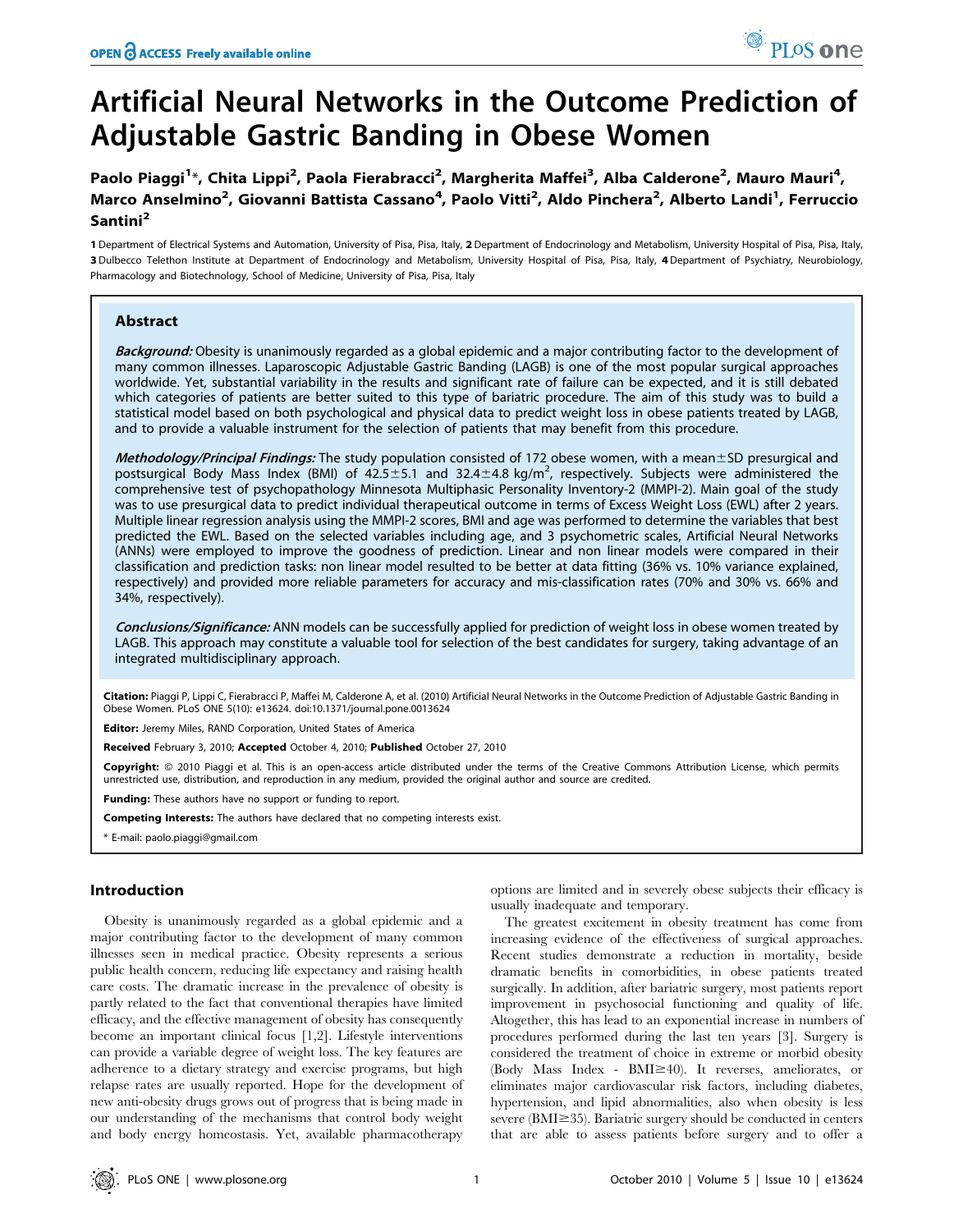comprehensive approach to diagnosis, treatment, and long-term follow-up. Bariatric surgery includes restrictive procedures as well as procedures limiting the absorption of nutrients. Each of these procedures has its own set of expected outcomes and potential complications. Laparoscopic Adjustable Gastric Banding (LAGB) is one of the most popular restrictive bariatric surgical approaches worldwide. Briefly, a flexible silicone band lined with an inflatable balloon is wrapped around the stomach to create a small upper portion with a narrow opening to a lower large portion. The band is connected to an injection reservoir that is implanted on the abdominal wall underneath the skin, through which the balloon can be inflated or deflated to increase or decrease the restriction. Inflation of the balloon tightens the band and slows down food progression, eventually making patients feel full faster and longer, but this may promote nausea and vomiting. Adjustments are made periodically based on the patient's individual needs.

LAGB has documented satisfactory long-term weight loss, has the best record of safety among the bariatric operations, does not compromise nutrient absorption, is reversible, and can be performed at a relatively low cost. One further advantage lies in long-term adjustability, which can help maximize weight loss while minimizing adverse symptoms [4,5]. Yet, substantial variability in the results and significant rate of failure can be expected, and it is still debated which categories of patients are better suited to this type of bariatric procedure. In this regard the psychological profile of the candidate patient is thought to be of great relevance. Several studies have been performed to identify potential predictors of success of LAGB, but the existing literature on this matter is far from conclusive. Inconsistent and sometime contradictory results have been reported when BMI, sex, age, physical and psychological factors have been analyzed for their ability to influence the outcome in patients undergoing LAGB [6–15]. The reasons for these discrepancies may be related to the peculiar ''behavioral'' effects of bariatric surgery on obese subjects who are going to lose weight as long as they are able to change their habits after surgery [16–20]. A recent French nationwide survey shows that the best profile for a success after gastric banding is a patient  $\leq 40$  years, with an initial  $BMI<50$ , willing to change his or her eating habits and to recover or increase his or her physical activity after surgery and who has been operated by a team usually performing  $\geq 2$ bariatric procedures per week [21]. Indeed, patient's ability to fulfill postoperative behavioral changes necessary for success is dependent not only on patient's individual characteristics but also on the experience and skill of the multidisciplinary team that assists the patient during its treatment course and that must provide technical, motivational and psychological support. Therefore, it is not unexpected that predictors of success of LAGB may differ depending on the cultural, social, ethnical or temporal context in which the obesity center is operating.

The effectiveness and the risk-benefit profile of medical intervention require advanced data analysis to classify patient typologies and to predict the effects of therapies in each class. This goal can be set by joining the experience of a medical team, expert in obesity treatments and researchers in the fields of model identification and data mining.

Artificial Neural Networks (ANNs) [22] are flexible non linear mathematical systems capable of modeling complex functions. ANNs can be applied each time there is a relationship between independent predictor variables (inputs) and dependent predicted variables (outputs), even when that relationship is composite, multidimensional and non linear. Another advantage is that ANNs learn by example, and a peculiar outcome (e.g. weight loss) can be associated with an interactive combination of changes on a subset of the variables being monitored (e.g. patients' characteristics) by

training algorithms that automatically take into account also the influence of a peculiar environment (obesity center) that mediates the relationship between predictors and outcome. ANNs appear to be better at prediction of weight loss after bariatric surgery than do traditional strategies such as logistic regression [23].

The aim of this study was to investigate the performance of ANN models for prediction of weight loss in obese women treated by LAGB, and to provide an instrument of clinical value in the selection of patients that may benefit from LAGB. Patients' age and BMI were chosen as these parameters have been consistently reported among predictors of LAGB success. Data collected by the Minnesota Multiphasic Personality Inventory-2 (MMPI-2) were employed since this is one of the most common psychometric tests that provides an objective understanding of the motivational patterns as well as a broadband measure of patient's personality and psychopathology.

# Methods

#### **Participants**

From March 2003 to September 2006, 235 obese females underwent LAGB (Swedish Adjustable Gastric Band by Ethicon Endosurgery, Johnson and Johnson, New Brunswick, NJ, USA) at the Obesity Center of the University Hospital of Pisa. LAGB, among various surgical procedures, was chosen according to the following selection criteria: BMI 40 to 60 kg/ $m<sup>2</sup>$  or BMI 35 to  $40 \text{ kg/m}^2$  with serious medical conditions related to obesity. Patients with psychotic disorders, major mood disorders, personality disorders, alcohol or substance abuse, bulimia nervosa or binge eating disorder were excluded from LAGB. None of the patients was taking psychotropic drugs at the time of surgery. For each patient presurgical evaluation included a clinical examination, laboratory and instrumental investigation, a psychological and psychopathological evaluation and an assessment of eating behaviour. Clinical and instrumental examinations of each patient were performed following the Italian guidelines for obesity and each patient was treated according to appropriate protocols for

Table 1. Clinical characteristics of the study population before LAGB.

|                              | Mean            | SD   |
|------------------------------|-----------------|------|
| Age                          | 41.7            | 11.3 |
| <b>BMI</b>                   | 42.5            | 5.1  |
| Waist circumference (cm)     | 122             | 13   |
| Hip circumference (cm)       | 129             | 11   |
| Waist-to-Hip Ratio (WHR)     | 0.95            | 0.12 |
| Total Cholesterol (mg/dl)    | 203.1           | 37.7 |
| HDL Cholesterol (mg/dl)      | 53.3            | 11.2 |
| LDL Cholesterol (mg/dl)      | 135             | 35   |
| Triglycerides (mg/dl)        | 123             | 56   |
| Serum glucose (mg/dl)        | 96.4            | 19.2 |
|                              | <b>Subjects</b> | $\%$ |
| Metabolic syndrome (ATPIII)* | 98              | 57%  |
| Post-menopausal              | 37              | 37%  |
| <b>Diabetes</b>              | 26              | 16%  |

\*Metabolic syndrome was defined according to the Adult Treatment Panel III criteria [43].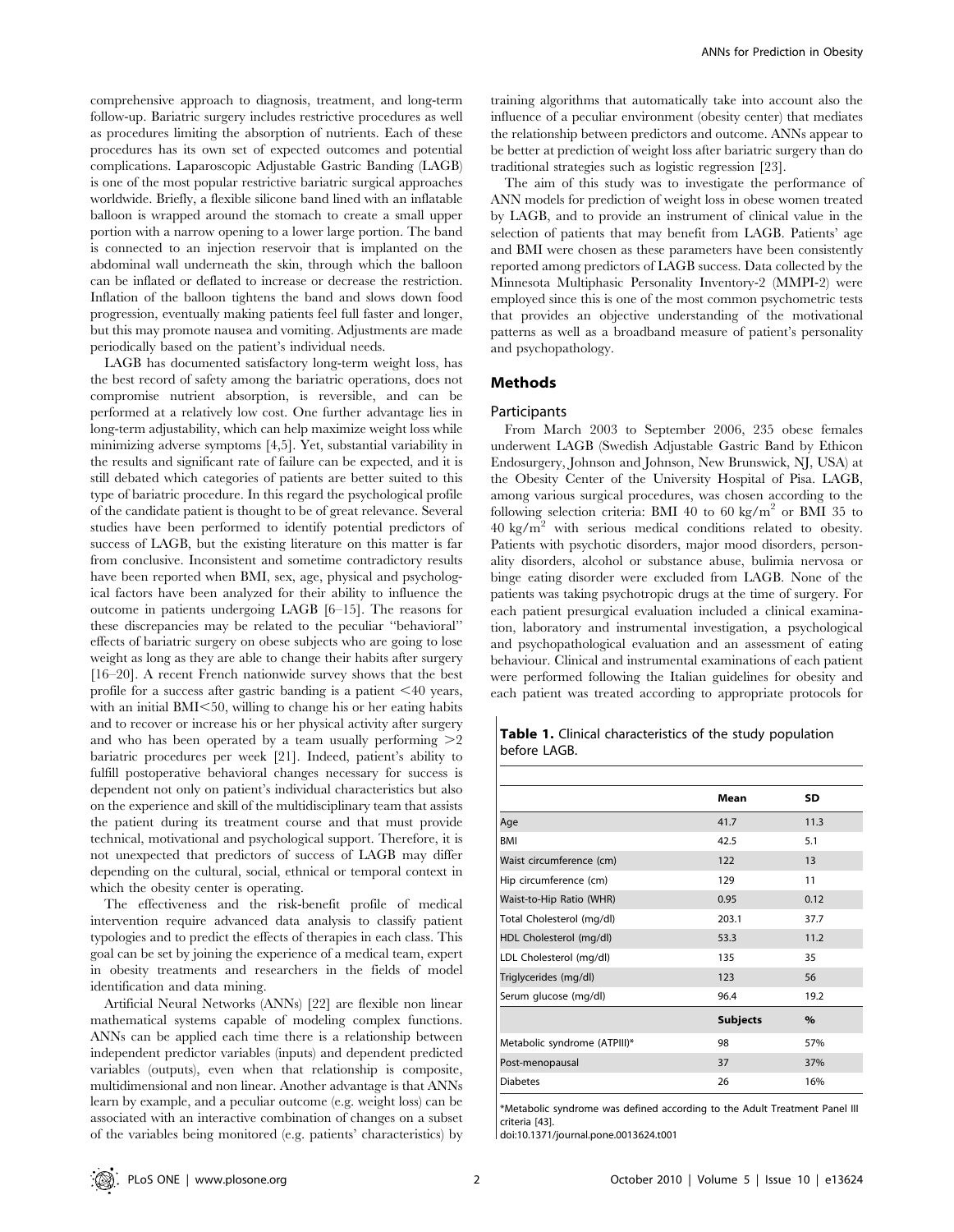

Figure 1. Schematic diagram of multi-layer perceptron. Basic architecture of MLP with one hidden layer of neurons sandwiched between the input layer and the output layer. The hyperbolic tangent function gives non linearity to the entire structure. doi:10.1371/journal.pone.0013624.g001

his/her condition. After surgery patients were periodically seen at the Center, and Excess Weight Loss (EWL) was calculated at 2 years follow-up.

The psychological/psychiatric assessment consisted in clinical interviews and administration of MMPI-2. MMPI-2 is the most widely used questionnaire for determining the presence of psychopathology, and it has been carefully investigated and normed [24–26]. The questionnaire includes 567 statements and subjects have to answer "true" or "false" according to what is predominantly true or false for them. The test is designed for individuals aged 18 and older. The  $1<sup>st</sup>$  370 items are divided into 10 clinical scales and 3 validity scales. This study also used content scales which consist in clusters of items concerning the same psychological dimension and behavioral area. Raw scores from each scale are transformed into standardized T scores: on the clinical and validity scales, a T score of 50 is the estimated population average with a standard deviation of 10. A T score of  $65$ , corresponding to  $92<sup>nd</sup>$  percentile, appears to be an optimal cutoff point for separating the normative samples from a ''clinically interpretable'' sample. If the T score of the validity-scales exceeds prefixed thresholds (Lie-scale $\geq 80$ , Infrequency  $\geq 90$ , and Correction $\geq$ 80), the possibility exists that the test is not valid.



Figure 2. Architecture of the MLP model for calculating non linear score u. The MLP maps the four input variables into the non linear score u through hidden layer non linear activation functions (i.e., tanh function).

doi:10.1371/journal.pone.0013624.g002



Figure 3. Architecture of the MLP model for calculating linear weight loss score v. The MLP maps the EWL into the weight loss score v through hidden layer linear activation functions (i.e., identity function).

doi:10.1371/journal.pone.0013624.g003

Among 235 patients, 8 MMPI-2 were considered invalid because more than 30 of the 567 questions remained unanswered. Ten patients did not fill out the tests due to poor Italian language (4 patients) or to a low educational level. Twenty-five patients did not return the psychological test with no specific reasons. Among the remaining 192 women, 2 became pregnant within 2 years after surgery and were not included in the analysis. In 5 patients the band had to be removed because of slippage (1 patient) or uncontrollable vomiting. Six patients did not receive the follow-up visit at 2 years: one moved to a foreign country and five had a follow up visit after 2 years and 6 months. Seven patients preferred to be followed-up at a hospital closer to their home city.

Overall, the study population consisted of 172 obese women, aged 19 to 67 years (mean age  $\pm$  SD = 41.7  $\pm$  11.3 years) with a mean  $\pm$  SD presurgical and postsurgical (24-months after the intervention) BMI of 42.5  $\pm$  5.1 kg/m<sup>2</sup> and 32.4  $\pm$  4.8 kg/m<sup>2</sup>, respectively. Table 1 shows the main phenotype characteristics of the study group before LAGB intervention.

#### Ethics

Ethics Committee approval was not required since patients identity is not disclosed and data were collected during and

Table 2. Percent distribution (and cases) of obese subjects based on MMPI-2 T scores of validity scales as compared with the normative population.

|           | <b>Normative</b><br>population |                | <b>Obese</b><br>subjects |            |
|-----------|--------------------------------|----------------|--------------------------|------------|
| T score   |                                | L <sup>*</sup> | F                        | Κ          |
| $50$      | 50.00                          | 15.70 (27) **  | 59.88 (103)              | 43.02 (74) |
| $50 - 64$ | 43.32                          | 59.88 (103)    | 35.47 (61)               | 44.77 (77) |
| $65 - 74$ | 6.06                           | 21.51 (37)**   | 3.49(6)                  | 12.21(21)  |
| $\geq 75$ | 0.62                           | 2.91(5)        | 1.16(2)                  | 0.00(0)    |

Legend: L - Lie; F - Infrequency; K – Correction.

\*Chi-Square  $X^2$  test p<0.05 as compared with the normative population,  $*$ residual post-hoc  $p<0.05$  as compared with the normative population. doi:10.1371/journal.pone.0013624.t002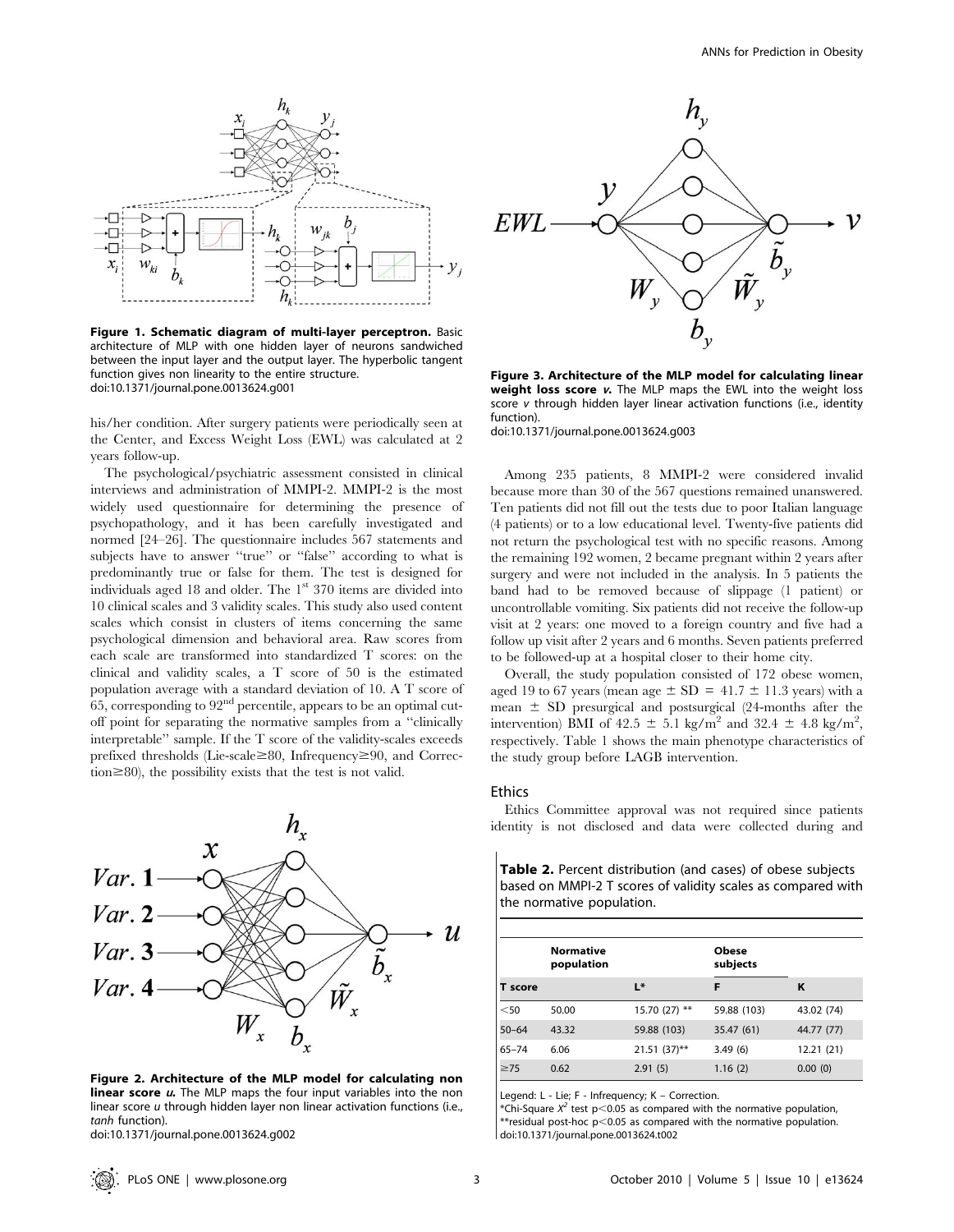Table 3. Percent distribution (and cases) of obese subjects based on MMPI-2 T scores of clinical scales as compared with the normative population.

|                | <b>Normative</b><br>population |                    |               |               |                     | <b>Obese</b><br>subjects |               |                |                     |                |               |
|----------------|--------------------------------|--------------------|---------------|---------------|---------------------|--------------------------|---------------|----------------|---------------------|----------------|---------------|
| <b>T</b> score |                                | $Hs*$              | D             | <b>Hy</b>     | Pd*                 | Mf                       | Pa            | Pt             | Sc*                 | Ma             | Si            |
| $50$           | 50.00                          | 24.42 (42)** 44.77 | (77)          | 39.53<br>(68) | 8.14<br>$(14)$ **   | 40.70<br>(70)            | 47.09<br>(81) | 59.88<br>(103) | 23.26<br>$(40)$ **  | 66.28<br>(114) | 53.49<br>(92) |
| 50-64          | 43.32                          | 52.33<br>(90)      | 48.26<br>(83) | 46.51<br>(80) | 86.63<br>$(149)$ ** | 48.26<br>(83)            | 46.51<br>(80) | 37.79<br>(65)  | 72.09<br>$(124)$ ** | 30.23<br>(52)  | 38.95<br>(67) |
| 65-74          | 6.06                           | 18.02<br>(31)      | 6.40<br>(11)  | 12.21<br>(21) | 5.23<br>(9)         | 11.05<br>(19)            | 6.40<br>(11)  | 1.16<br>(2)    | 4.07<br>(7)         | 2.91<br>(5)    | 5.81<br>(10)  |
| $\geq 75$      | 0.62                           | 5.23<br>(9)        | 0.58<br>(11)  | 1.74<br>(3)   | 0.00<br>(0)         | 0.00<br>(0)              | 0.00<br>(0)   | 1.16<br>(2)    | 0.58<br>(1)         | 0.58<br>(1)    | 1.74<br>(3)   |

Legend: Hs – Hypochondriasis; D – Depression; Hy – Hysteria; Pd - Psychopathic Deviate; Mf - Masculinity–Femininity; Pa – Paranoia; Pt – Psychasthenia; Sc – Schizophrenia; Ma – Hypomania; Si - Social Introversion.

\*Chi-Square  $X^2$  test p<0.05 as compared with the normative population,

 $*$ post-hoc  $p<$  0.05 as compared with the normative population.

doi:10.1371/journal.pone.0013624.t003

according to routinary examination of the patients. Patients did not undergo any treatment or examination specifically devised to collect data employed in this study, and for which their informed consent was necessary.

#### Statistical methods

At first, a best-subset algorithm was used to select the most significant predictors of the EWL among the psychological scales, age and BMI before LAGB. Selected variables were used in a standard multiple linear regression model. An ad-hoc ANN was then employed to perform a nonlinear regression using the same variables and the EWL: a specific cost function provided a nonlinear formula to achieve the best correlation between EWL and the selected predictors.

Finally, results obtained by the linear and the nonlinear models were applied in standard prediction and classification tasks, by dividing patients according to quartiles of EWL.

Best-subset Algorithm and Multiple Linear Regression Model. A multiple linear regression model [27] based on a bestsubset algorithm [28] was determined. All MMPI-2 psychological

scales (validity, clinical, content and supplementary scales), preoperative BMI and age were selected as independent variables for the linear model and EWL at 24 months follow-up was chosen as dependent variable (output). EWL was calculated as follows:

$$
EWL = \frac{(pre\ surgery\ weight - post\ surgery\ weight)}{(pre\ surgery\ weight - ideal\ weight)}
$$

where ideal weight is defined by the Lorentz formula [29] (for female subjects)

ideal weight(
$$
kg
$$
) = height( $cm$ ) – 100 –  $\frac{[height - 150]}{2}$ 

In order to obtain a robust model, only subsets with a number of independent variables ranging from 1 to 4 were calculated. This hypothesis relies on the practical constraint that the size of the data set is limited to 172 patients and the rule of thumb of at least  $10^{n/2}$ records is considered, where  $n$  is the number of independent variables included in the regression model. Furthermore the

Table 4. Percent distribution (and cases) of obese subjects based on MMPI-2 T scores of content scales as compared with the normative population.

|                | <b>Normative</b><br>population |               |               |                |                |               |               | <b>Obese</b><br>subjects |                |                |                |               |               |                  |                |               |
|----------------|--------------------------------|---------------|---------------|----------------|----------------|---------------|---------------|--------------------------|----------------|----------------|----------------|---------------|---------------|------------------|----------------|---------------|
| <b>T</b> score |                                | Anx           | <b>Frs</b>    | Obs*           | Dep            | Hea           | Biz           | Ang*                     | Cyn            | Asp            | TpA            | <b>Lse</b>    | Sod           | Fam <sup>*</sup> | <b>WRK</b>     | <b>TRT</b>    |
| $50$           | 50.00                          | 44.77<br>(77) | 53.49<br>(92) | 73.26<br>(126) | 58.72<br>(101) | 32.56<br>(56) | 46.51<br>(80) | 73.26<br>(126)           | 58.14<br>(100) | 64.53<br>(111) | 62.79<br>(108) | 47.67<br>(82) | 50.00<br>(86) | 68.02<br>(117)   | 61.05<br>(105) | 54.65<br>(94) |
| $50 - 64$      | 43.32                          | 52.91<br>(91) | 37.21<br>(64) | 22.67<br>(39)  | 35.47<br>(61)  | 52.91<br>(91) | 48.84<br>(84) | 23.84<br>(41)            | 33.14<br>(57)  | 32.56<br>(56)  | 27.91<br>(48)  | 45.93<br>(79) | 41.28<br>(71) | 30.81<br>(53)    | 36.05<br>(62)  | 35.47<br>(61) |
| $65 - 74$      | 6.06                           | 1.74<br>(3)   | 7.56<br>(13)  | 3.49<br>(6)    | 5.23<br>(9)    | 12.21<br>(21) | 4.65<br>(8)   | 1.74<br>(3)              | 7.56<br>(13)   | 2.33<br>(4)    | 6.40<br>(11)   | 4.07<br>(7)   | 6.40<br>(11)  | 0.58<br>(1)      | 2.33<br>(4)    | 8.72<br>(15)  |
| $\geq 75$      | 0.62                           | 0.58<br>(1)   | 1.74<br>(3)   | 0.58<br>(1)    | 0.58<br>(1)    | 2.33<br>(4)   | 0.00<br>(0)   | 1.16<br>(2)              | 1.16<br>(2)    | 0.58<br>(1)    | 2.91<br>(5)    | 2.33<br>(4)   | 2.33<br>(4)   | 0.58<br>(1)      | 0.58<br>(1)    | 1.16<br>(2)   |

Legend: ANX – Anxiety; FRS – Fears; OBS – Obsessiveness; DEP – Depression; HEA - Health Concerns; BIZ - Bizarre Mentation; ANG – Anger; CYN – Cynicism; ASP - Antisocial Practices; TPA - Type A; LSE - Low Self-Esteem; SOD - Social Discomfort; FAM - Family Problems; WRK - Work Interference; TRT - Negative Treatment Indicators. \*Chi-Square  $X^2$  test p<0.05 as compared with the normative population. doi:10.1371/journal.pone.0013624.t004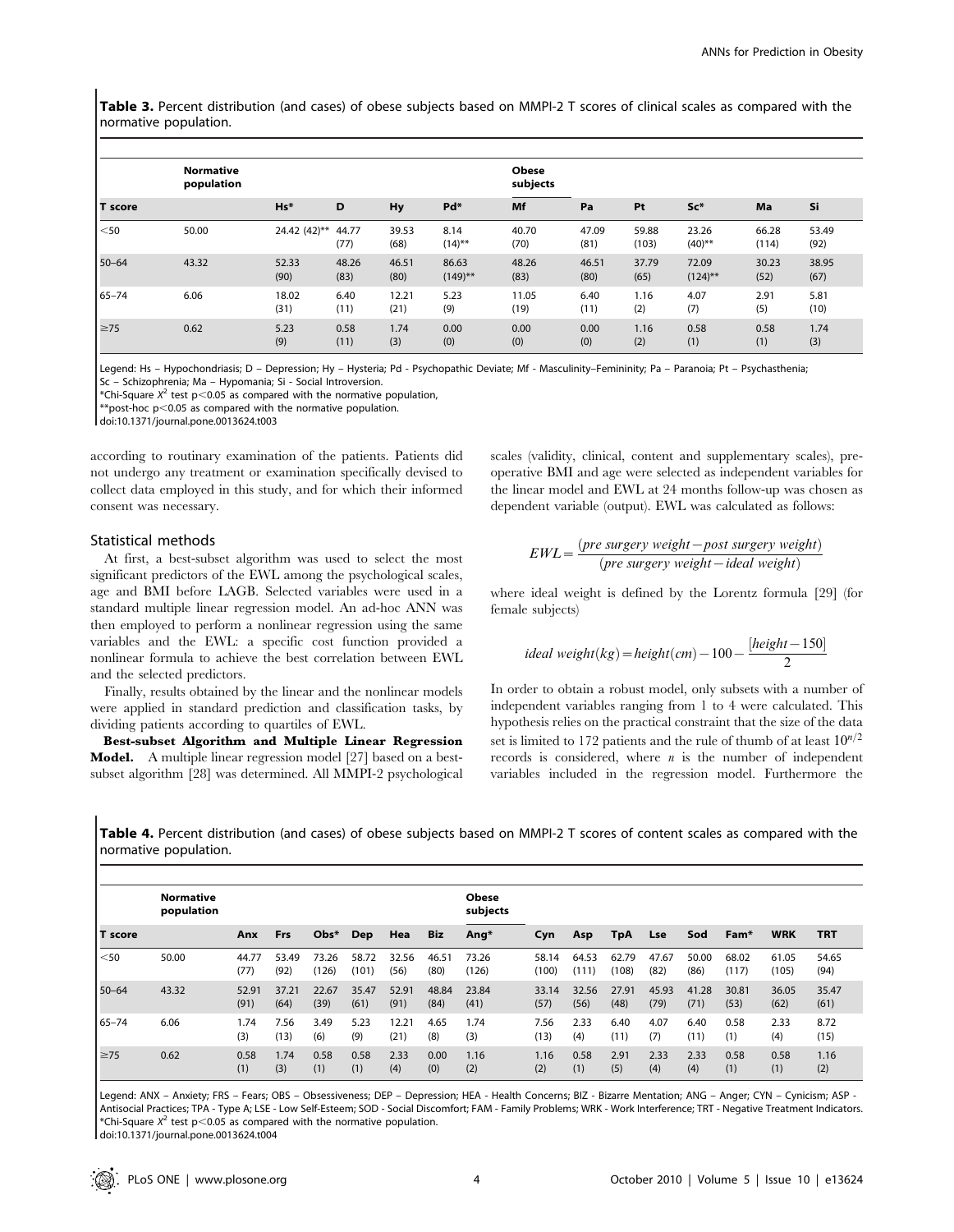#### Table 5. Multiple linear regression coefficients.

|            | <b>Unstandardized</b> |                   | <b>Standardized</b> |          |            |                                  |                                      |                          |
|------------|-----------------------|-------------------|---------------------|----------|------------|----------------------------------|--------------------------------------|--------------------------|
|            | <b>Coefficients</b>   |                   | <b>Coefficients</b> |          |            |                                  |                                      |                          |
|            | B                     | <b>Std. Error</b> | <b>Beta</b>         | t        | Sig.       | Zero-order<br><b>Correlation</b> | <b>Partial</b><br><b>Correlation</b> | <b>VIF</b>               |
| (Constant) | 96.977                | 13.932            | ٠                   | 6.961    | $p<0.001*$ | ٠                                | ÷.                                   | $\overline{\phantom{a}}$ |
| Age        | $-0.259$              | 0.128             | $-0.148$            | $-2.020$ | $0.045*$   | $-0.129$                         | $-0.154$                             | 1.007                    |
| Pa         | $-0.510$              | 0.159             | $-0.239$            | $-3.211$ | $0.002*$   | $-0.201$                         | $-0.241$                             | 1.032                    |
| Asp        | $-0.626$              | 0.210             | $-0.260$            | $-2.985$ | $0.003*$   | $-0.122$                         | $-0.225$                             | 1.418                    |
| TpA        | 0.364                 | 0.172             | 0.182               | 2.118    | $0.036*$   | 0.044                            | 0.162                                | 1.384                    |

 $* = p < 0.05$ .

doi:10.1371/journal.pone.0013624.t005

parsimony principle stating that it is preferable to select the model with the smallest numbers of variables was adopted.

All possible combinations of explanatory variables (from one to four) were computed in a multiple linear regression with EWL as the dependent variable, and a list of the values of  $\mathbb{R}^2$ , adjusted  $\mathbb{R}^2$ , p-value and the standard deviation for each linear model was extracted. Among all models, it was chosen the model with the highest  $\mathbb{R}^2$ , the smallest standard deviation and p-value less than 0.05.

R-squared partial correlations were used to measure the marginal contribution of each explanatory variable when all others were already included in the model. Finally, EWL was predicted through a linear combination of regression coefficients  $\beta$ .

Neural Network Models: Architecture and Learning Algorithm. The ANN [22,30-32] model used in this study was a Multi-Layer Perceptron (MLP), a feed-forward neural network for mapping sets of input data onto a set of appropriate outputs. MLP is characterized by three layers of neurons (input layer, hidden layer and output layer) with nonlinear activation functions at the hidden layer [33].

The basic architecture of MLP (Fig. 1) consists of an input layer passing input data  $x_i$  to a layer of "hidden" neurons with sigmoid  $\arctivation$  function, like the hyperbolic tangent function,  $h_k = \tanh\left(\sum w_{ki}x_i + b_k\right)$  where  $w_{ki}$  and  $b_k$  are the weight matrix (between mput layer and hidden layer) and bias parameters of hidden layer units, respectively. The outputs  $y_i$  of the network are a linear function of the parameters of the last hidden layer  $y_j = \sum w_{jk}h_k + b_j$  where  $w_{jk}$  and  $b_j$  are the weight matrix (between hidden layer and output layer) and bias parameters of output layer units, respectively.

Usually, given observed data  $y_{oj}$ , the optimal values for weight and bias parameters  $(w_{ki}, b_k, w_{jk})$  and  $b_i$ ) are found by training the MLP, i.e., performing a non linear (due to the use of a non linear function like, e.g., the hyperbolic tangent) optimization for which the mean square error of the output  $J = \langle \sum (y_j - y_{oj})^2 \rangle$  is minimized.  $\tilde{\jmath}$  is called the cost function or objective function of MLP. When the training algorithm is stopped, the MLP has found a set of non linear regression relations  $y_i = f_i(x)$ .

In this study, in order to identify the best correlation between the independent variables and the EWL, two feed-forward MLPs were used, one for non linear mapping of variables  $(x)$  into a single score  $u$ , the other one for linear mapping of EWL  $(y)$  into a score  $v$ .

These two networks independently map from the inputs  $x$  and  $y$ to the scores  $u$  and  $v$ , respectively. A particular cost function forces the correlation between  $u$  and  $v$  to be maximized by finding the optimal values of weights and bias.

In the first MLP (Fig. 2), the input layer consists of variables considered as statistically significant by the previous best-subset algorithm; the hidden layer is characterized by some hidden neurons (in Fig. 2, five hidden neurons), and the output layer consists of one output neuron (the non linear score u). For computational issues, input variables were initially standardized by removing the mean value and dividing them by the standard deviation of each variable.

In the second MLP (Fig. 3), a linear mapping of EWL is performed: this linear mapping (i.e., using a linear activation function) was chosen to simplify the network and to compare the results with those obtained by the linear model based on standard multiple regression. Furthermore, by having a second MLP, a non linear recombination of multiple dependent variables (beside EWL) may be obtained by replacing the linear activation function with a non linear one.

For both MLPs, the number of hidden neurons was determined through a trial-and-error process and following a general principle of parsimony, because no commonly accepted theory exists to determine the optimal number of neurons in the hidden layer: in detail, several runs (i.e., training of MLP) with increasing number of neurons were made. As a result of this step, the number of hidden neurons was chosen when the correlation between  $u$  and  $v$ did not improve appreciably by increasing the number of units.

For both MLPs, the input variables vectors  $x$  and  $y$  are mapped to the neurons in the hidden layer  $h_x$  and  $h_y$  as follows:

$$
\begin{cases}\nh_x = \tanh(W_x \cdot x + b_x) \\
h_y = W_y \cdot y + b_y\n\end{cases}
$$

where  $W_x$  and  $W_y$  are the weight matrices between input layer and hidden layer and  $b_x$  and  $b_y$  are the bias parameter vectors of hidden layer units. The scores  $u$  and  $v$  are obtained from a linear combination of the hidden neurons vectors  $h_x$  and  $h_y$ , respectively, with

$$
\begin{cases}\n u = \tilde{W}_x \cdot h_x + \tilde{b}_x \\
 v = \tilde{W}_y \cdot h_y + \tilde{b}_y\n\end{cases}
$$

Table 6. Multiple linear regression model summary.

| ١N | R          |       | R Square Adj. R Square Std. Error F |       |      | p-value   |
|----|------------|-------|-------------------------------------|-------|------|-----------|
|    | 172  0.326 | 0.107 | 0.085                               | 18.85 | 4.98 | p < 0.001 |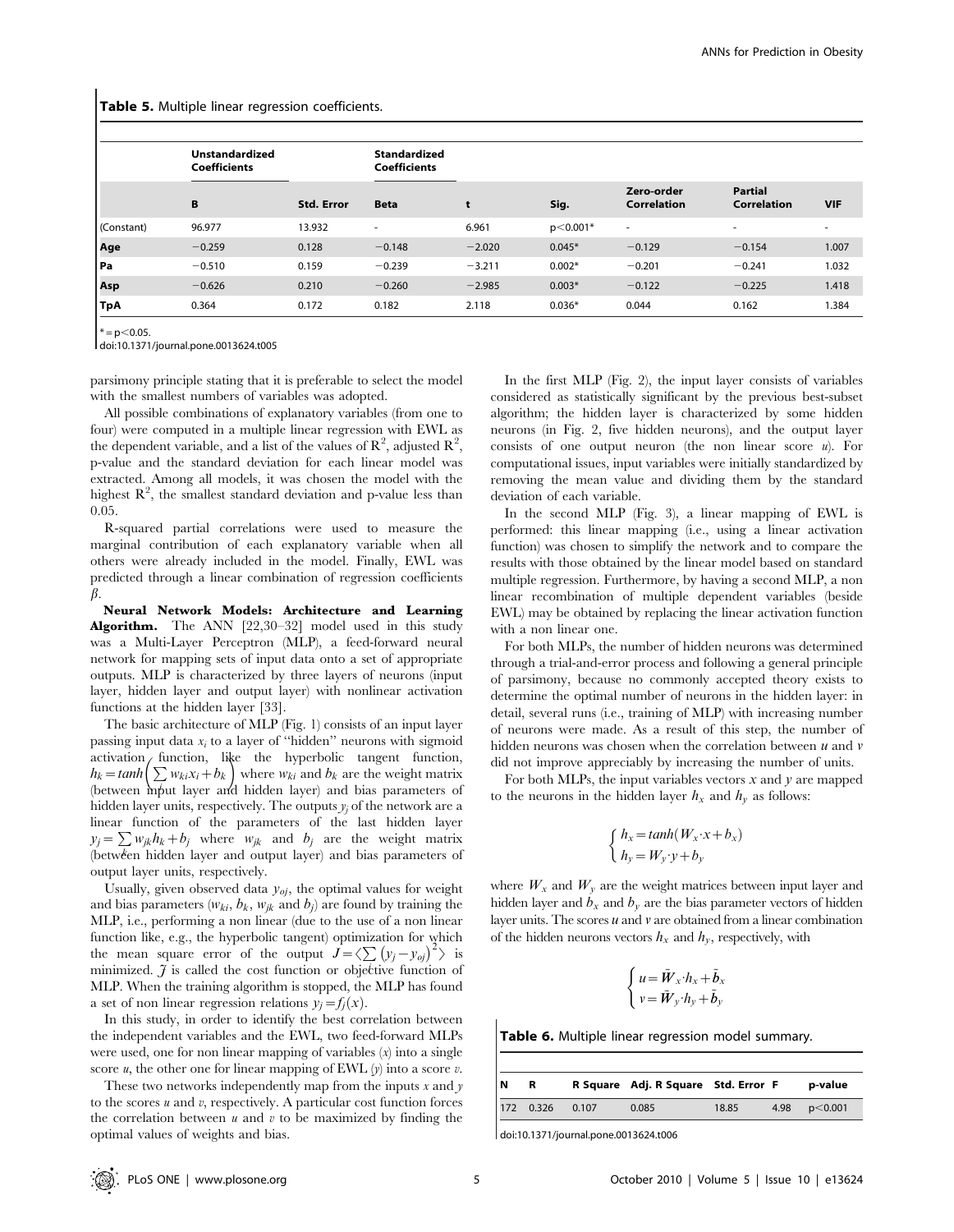

Figure 4. Linear regression model. Figure shows predicted EWL on x-axis versus actual EWL on y-axis. Solid line represents best fit line ( $r = 0.326$ ), green points are subjects with predicted EWL belonging to the first quartile, blue points to the second quartile, cyan to the third and red to the fourth quartile. Vertical and horizontal dotted lines denote quartiles of predicted EWL and actual EWL, respectively. Black crosses indicate centroids (mean values) of the first and the last quartiles. doi:10.1371/journal.pone.0013624.g004

To maximize the correlation between  $u$  and  $v$ , the specific cost function  $J=-corr(u,v)$  was minimized by finding the optimal weight values and bias between different nodes  $(W_x, W_y, b_x, b_y)$  $\tilde{W}_x$ ,  $\tilde{W}_y$ ,  $\tilde{b}_x$ ,  $\tilde{b}_y$ ) using all data available. In addition, we applied the constraints  $\langle u \rangle = \langle v \rangle = 0$  and  $\langle u^2 \rangle = \langle v^2 \rangle = 1$  (zero mean and unit variance for both the scores) which were inserted into a modified cost function  $(\mathcal{J}_m)$ :

$$
J_m = -\operatorname{corr}(u, v) + \langle u \rangle + \langle v \rangle + (\langle u^2 \rangle - 1) + (\langle v^2 \rangle - 1)
$$

The nonlinear optimization was carried out by a quasi-Newton algorithm. Because of the well-known problem of multiple local minima in the MLP cost function, there was no guarantee that the optimization algorithm reached the global minimum: hence a number of runs (i.e., training of MLP) mapping from  $(x, y)$  to  $(u, v)$  using random initial parameters were performed. The number of runs was fixed to 200 and the run attaining the lowest value of  $\mathcal{J}_m$  was selected as the final solution.

MLP might suffer from overfitting, i.e., if the MLP has too many parameters, its output will fit very accurately all training set data (including the noise) but it will provide meaningless responses with new data that are not present in the training set. To overcome this pitfall, 20% of the data were randomly selected as validation data and withheld from the training set of the MLP: runs where the correlation between  $u$  and  $v$  was found lower for the validation data than for training data set were rejected to avoid overfitted solutions.

Classification of Subjects in terms of EWL Outcome. The predictive performance of both models was evaluated by calculation of the true positive fraction (TPF, or sensitivity) and of the false positive fraction (FPF, or specificity). To this purpose patients were divided into 2 groups by using the first quartile of actual EWL as a cut-off value: patients with an EWL within the 3 highest quartiles were arbitrarily assigned to the positive group while patients with an EWL within the lowest quartile were assigned to the negative group. Sensitivity was defined as the rate of patients correctly predicted in the positive group over those actually belonging to the positive group; specificity was defined as the rate of patients correctly predicted in the negative group over those actually belonging to the negative group.

The sensitivity and specificity of both weight scores (obtained from linear and MLP models) in relation to LAGB outcome were plotted for each possible predictive score cutoff in the so-called Receiver Operating Characteristic curves (ROC) and the Area Under each ROC Curve (AUC) was estimated. AUC measures the discriminating accuracy of the (linear or non linear) model, i.e., the ability of the model to correctly classify patients in the positive or in the negative group.

Cross-Validation and Prediction. Up to this point both linear and non linear models were built by considering all patients of the data set. In other words, models were built from a database where inputs and output were perfectly known. The following step was to apply the models to new data in order to assess their prediction value by using the cross-validation method and the confusion matrix as analysis tools.

In the cross-validation algorithm, the whole data set is repeatedly split into training and test sets, and data from the test

Table 7. Linear (multiple regression), all 2-way interactions model and non linear (MLP) models summary.

| <b>MODEL</b>                                    | N R |                 | R Square Std. Error F | p-value           |
|-------------------------------------------------|-----|-----------------|-----------------------|-------------------|
| Linear                                          |     | 172 0.326 0.107 | 0.948                 | 20.18 $p < 0.001$ |
| All 2-way interactions 172 0.518 0.268<br>model |     |                 | 0.823                 | 50.72 p<0.001     |
| Non linear                                      |     | 172 0.604 0.365 | 0.799                 | 97.55 p<0.001     |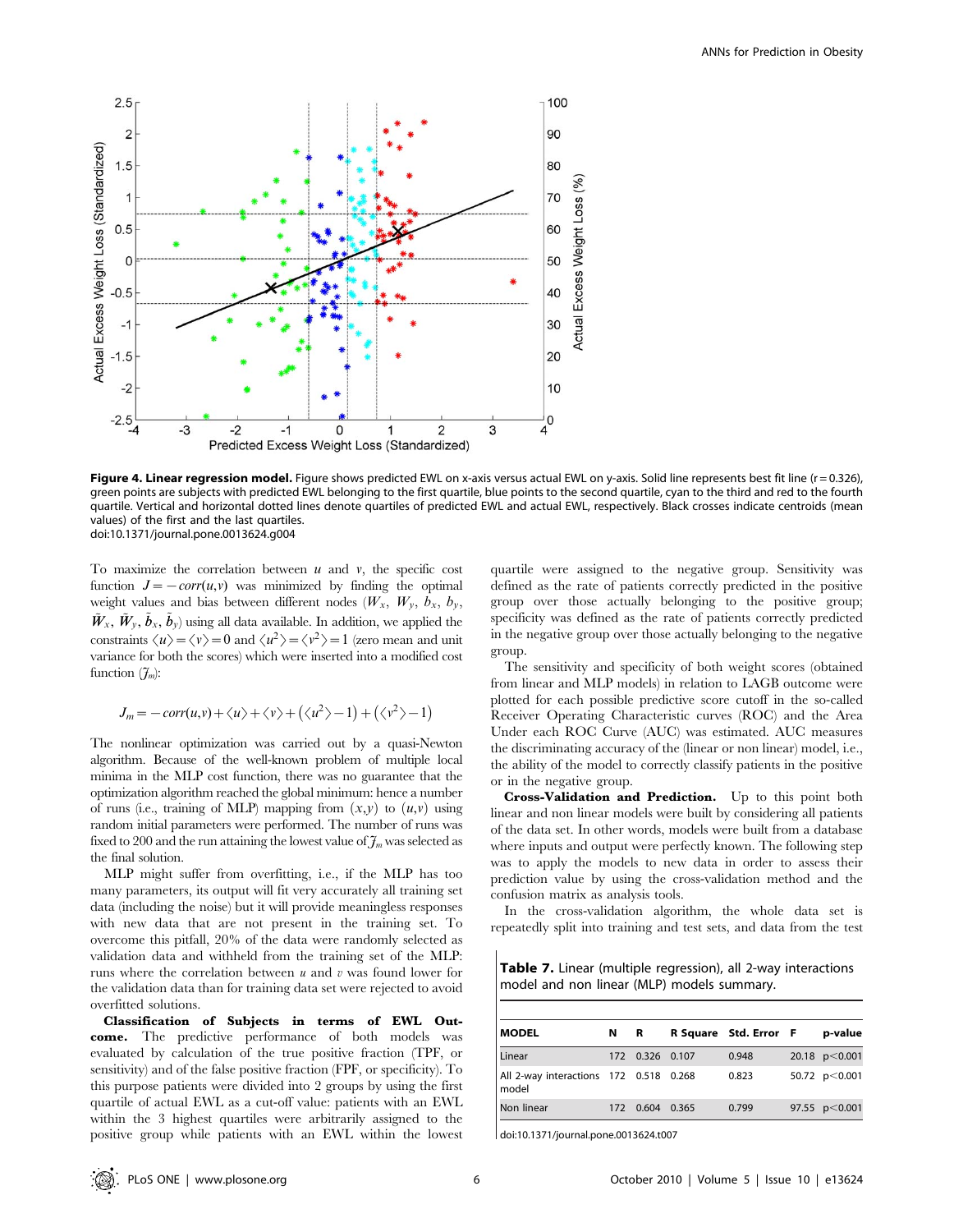

Figure 5. Non linear regression model. Figure shows non linear score u on x-axis versus EWL score v on y-axis. Solid line represents best fit line  $(r = 0.604)$ , green points are subjects who have u score belonging to the first quartile, blue points to the second quartile, cyan to the third and red to the fourth quartile. Vertical and horizontal dotted lines denote quartiles of u and v score, respectively. Black crosses indicate centroids (mean values) of the first and the last quartiles.

doi:10.1371/journal.pone.0013624.g005

set are classified with the model obtained from the training set. In the case of the non linear model one group of patients was used as test data in order to make a prediction of the EWL (Test Set), and the others were used for training the MLP (Training set).

The same procedure with the same partitions was conducted in the case of the linear model, calculating linear regression coefficients  $\beta$  from training data set and making a prediction of the output from the test set.

Therefore in the test phase, each model made a prediction of EWL based only on the test set. If the predicted EWL value belonged to the same quartile of the actual EWL of the patient under test, the prediction was considered correct.

Confusion matrix [34] was used as a tool for evaluating effectiveness of model prediction; this is a table that allows a comparison of the accuracy of the predicted EWL-quartile membership against the actual membership. Each predicted quartile was plotted against the actual one and the number of subjects classified within each quartile gave an indication on the effectiveness of the prediction.

In other words, the model tried to classify patients into four possible classes of EWL, considering the selected variables. The elements of the matrix (its dimension was  $4\times4$ ) represented the percentage of patients that were correctly classified within each class.

The whole procedure was as follows:

- 1. The sample was subdivided into three homogeneous random subgroups;
- 2. Both MLP and linear regression models were trained with two of the three subgroups and the third group was used to test the model: a confusion matrix was calculated from the results of the test operation (i.e. the number of patients properly classified by the model, expressed as percentage);
- 3. Step 2 was repeated cyclically, exchanging subgroups for training and for testing. From the confusion matrices that were obtained, the mean value of each element was computed to express the global model prediction. This allowed the training algorithm to use virtually the entire data set for training;

Table 8. Distribution of obese subjects according to the linear regression model, based upon quartile division of predicted (columns) and actual (rows) weight loss.

| <b>Actual \ Predicted EWL</b><br><b>quartiles</b> | 1°          | $2^{\circ}$ | $3^{\circ}$ | $4^\circ$   | Total        |
|---------------------------------------------------|-------------|-------------|-------------|-------------|--------------|
| $14^\circ$                                        | $9(20.9\%)$ | $4(9.3\%)$  | 15 (34.9%)  | 15 (34.9%)  | 43 (25.0%)   |
| l 3°                                              | $6(14.0\%)$ | 10 (23.3%)  | 12 (27.9%)  | 15 (34.9%)  | 43 (25.0%)   |
| l 2°                                              | $9(20.9\%)$ | 14 (32.6%)  | 11 (25.6%)  | $9(20.9\%)$ | 43 (25.0%)   |
| $1^{\circ}$                                       | 19 (44.2%)  | 15 (34.9%)  | 5 (11.6%)   | 4 (9.3%)    | 43 (25.0%)   |
| Total*                                            | 43 (100.0%) | 43 (100.0%) | 43 (100.0%) | 43 (100.0%) | 172 (100.0%) |

\*100.0% = total number of subjects for each quartile of predicted EWL. doi:10.1371/journal.pone.0013624.t008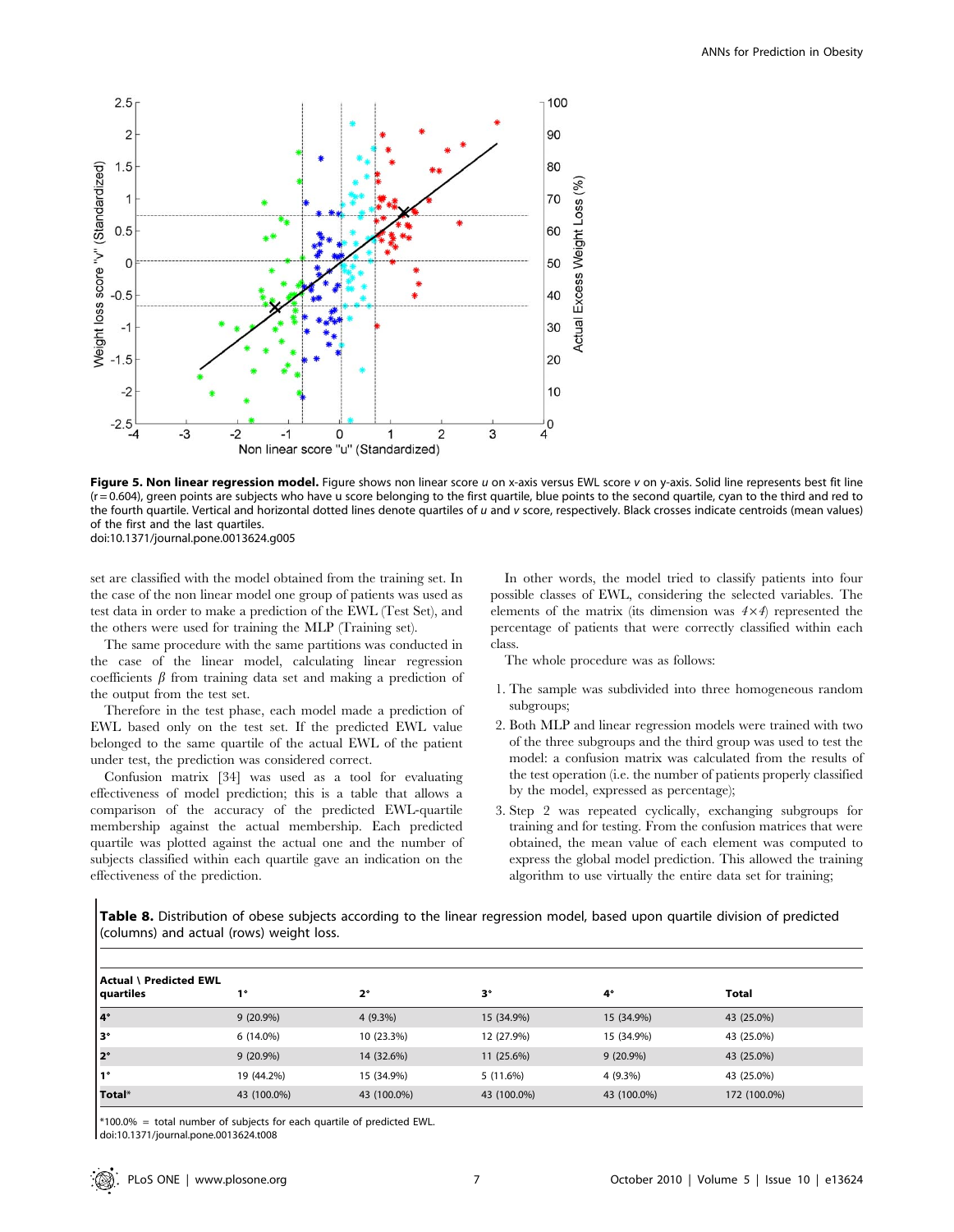Table 9. Distribution of obese subjects according to the non linear regression model, based upon quartile division of predicted (columns) and actual (rows) weight loss.

| <b>Actual \ Predicted</b><br><b>EWL</b> quartiles | 1°          | $2^{\circ}$ | $3^{\circ}$ | $4^\circ$   | Total        |
|---------------------------------------------------|-------------|-------------|-------------|-------------|--------------|
| l 4°                                              | $3(7.0\%)$  | 5(11.6%)    | 14 (32.6%)  | 21 (48.8%)  | 43 (25.0%)   |
| lз°                                               | $6(14.0\%)$ | 11 (25.6%)  | $9(20.9\%)$ | 17 (39.5%)  | 43 (25.0%)   |
| 2°                                                | 13 (30.2%)  | 11 (25.6%)  | 15 (34.9%)  | $4(9.3\%)$  | 43 (25.0%)   |
| $1^{\circ}$                                       | 21 (48.8%)  | 16 (37.2%)  | 5(11.6%)    | $1(2.3\%)$  | 43 (25.0%)   |
| Total*                                            | 43 (100.0%) | 43 (100.0%) | 43 (100.0%) | 43 (100.0%) | 172 (100.0%) |

\*100% = total number of subjects for each quartile of predicted EWL.

doi:10.1371/journal.pone.0013624.t009

4. The cross-validation algorithm was repeated 100 times with different subsets of patients for training and test sets, for both the linear and the non linear models.

All statistical comparisons and analysis (best subset algorithm, multiple linear regression and MLP models, ROC curves and cross validation with confusion matrix) were performed using Matlab<sup>TM</sup>, by a toolbox named "Obefix" [35].

# Results

After LAGB, an average of  $48.19\%$  EWL (SD = 19.71%) was observed. There was a large difference in EWL among patients, ranging from almost complete weight normalization to absence of weight loss (range of EWL 0–91.3%). When patients were divided into quartiles based on EWL achieved by LAGB, the EWL upper thresholds between consecutive quartiles were 35%, 48.9% and 62.8%

The distribution of MMPI-2 scores obtained in our sample of 172 obese subjects before surgery is reported in Tables 2, 3 and 4. MMPI-2 scale scores were categorized in four classes  $(<50, 50-64,$  $65-74$  and  $\geq 75$ ).

Chi-square test was used to determine whether the distribution of MMPI-2 scale scores in our cohort of obese females differed significantly from that of the Italian normative population [36]. In this regard it should be noted that MMPI-2 T scores have been computed to ensure that in the normative population a T score of a given level has the same percentile value for all scales. As compared with the normative population, in the validity scale "Lie" a significantly lower proportion of obese women scored lower than 50, and a significantly greater proportion scored between 65 and 74 (Table 2).

In addition, a significantly lower proportion of obese women scored lower than 50 in the clinical scales ''Hypocondriasis'', ''Psychopathic Deviate'' and ''Schizophrenia''. A significantly higher proportion of obese women fell within category 50–64 in clinical scales ''Psychopathic Deviate'' and ''Schizophrenia'' (Table 3).

Regarding the content scales ''Obsessiveness'', ''Anger'' and ''Family Problems'', our cohort significantly differed from the normative population, showing predominantly lower scores (Table 4).

#### Multiple Linear Regression Model

As a result of best-subset regression algorithm, a model with the independent variables age, ''Paranoia'' (Pa), ''Antisocial Practices'' (Asp) and ''Type-A Behaviour'' (TpA) was selected (Table 5). These four independent variables accounted for about 10% of the

weight loss variance: the Pearson coefficient of correlation  $r$ , coefficient of determination  $R^2$  and p-value are shown in Table 6.

Table 5 also illustrates that the Variance Inflation Factor (VIF) values for this model varied between 1.418 for Asp scale and 1.007 for age which are far below the recommended level of  $VIF = 5$ [37]: therefore, VIF values suggested that independent variables included in this model did not suffer from the problem of multicollinearity.

The analysis of residuals confirmed the validity of the model: they had zero mean, Gaussian distribution (confirmed by statistical tests of Jarque-Bera and Lilliefors) and were independent (hypothesis confirmed by Runs Test).

A predicted EWL score (standardized) was calculated through the formula  $-0.148(age) - 0.239(Pa) - 0.26(Asp) + 0.182(TpA)$ . A simple regression analysis was then conducted with actual EWL



Figure 6. ROC curves for LAGB outcome classification model. ROC curves for both linear and non linear models (see Methods). Sensitivity, or true positive rate, is plotted on the y-axis, and false positive rate, or 1 minus specificity, on the x-axis. Solid green, red and black lines represent non linear, linear model and random classifier, respectively. Blue circles represent the best cut-off values for both models calculated as the closest point of each curve to the upper left corner.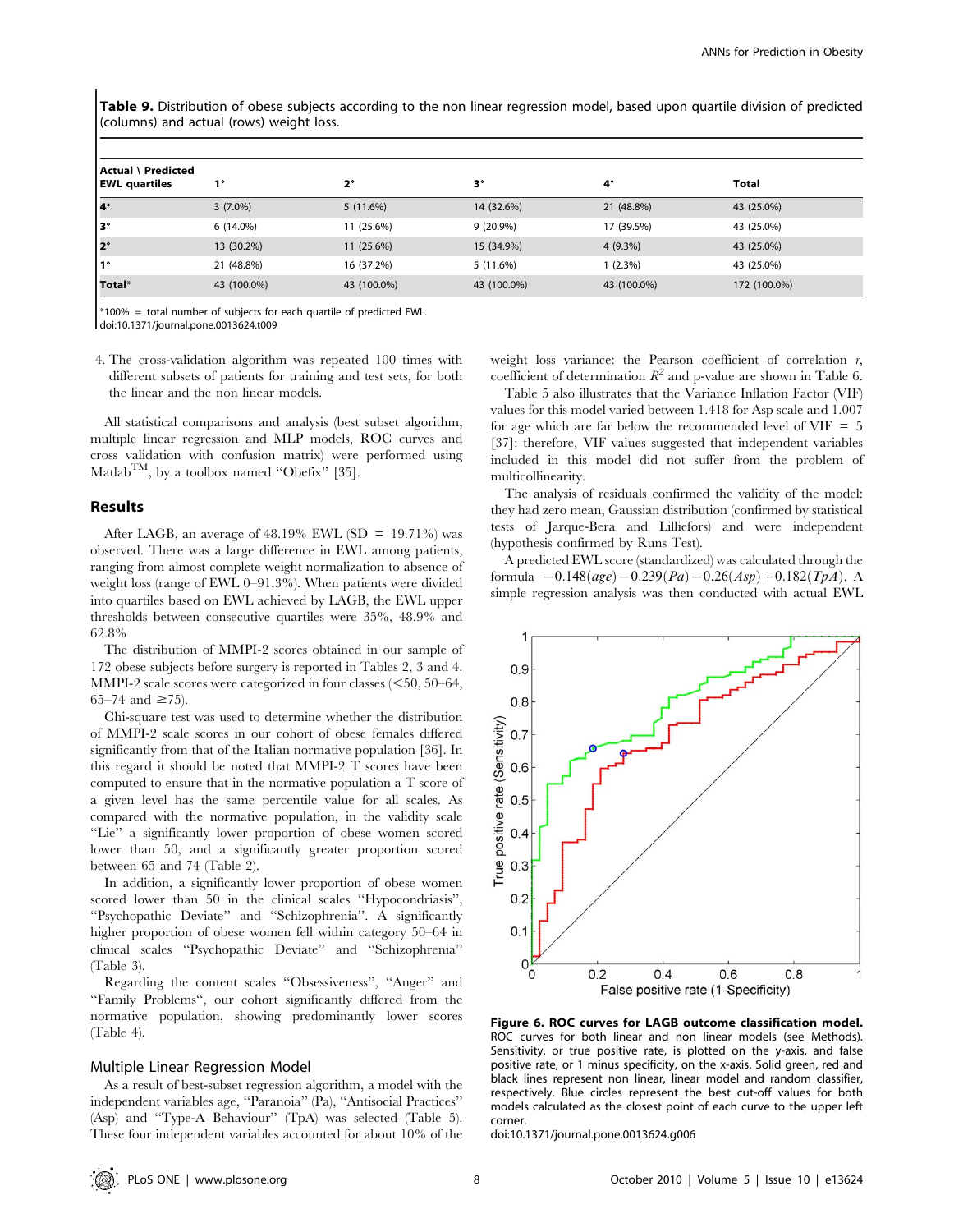|                         |            |                   |                        | <b>Asymptotic 95%</b><br><b>Confidence Interval</b> | <b>Asymptotic 95%</b><br><b>Confidence Interval</b> |
|-------------------------|------------|-------------------|------------------------|-----------------------------------------------------|-----------------------------------------------------|
|                         | <b>AUC</b> | <b>Std. Error</b> | <b>Asymptotic Sig.</b> | <b>Lower Bound</b>                                  | <b>Upper Bound</b>                                  |
| <b>LINEAR MODEL</b>     | 0.704      | 0.045             | 0.000                  | 0.616                                               | 0.792                                               |
| <b>NON LINEAR MODEL</b> | 0.801      | 0.035             | 0.000                  | 0.734                                               | 0.869                                               |

doi:10.1371/journal.pone.0013624.t010

Table 10. Results of ROC analysis.

(standardized) as dependent variable and predicted EWL score (standardized) as the independent variable (Fig. 4). Results are summarized in Table 6.

## Multi-Layer Perceptron Model

As a result of MLP training with increasing number of neurons, the correlation between  $u$  and  $v$  did not improve appreciably by increasing the number of neurons in hidden layer over five. Therefore, the number of hidden neurons was fixed to 4 for both MLPs.

When the same input/output data were put as input of MLPs, the Pearson correlation coefficient between nonlinear score u and weight loss score v, was  $0.604$ , significantly greater than that obtained with the linear model. In addition,  $\mathbb{R}^2$  increased from 0.1 to 0.365 and the standard error of estimate decreased from 0.948 to 0.799 which indicated a better fit for the non linear model (Table 7 and Fig. 5).

Furthermore, in order to validate the performance of the non linear model, a multiple regression model with all two-way interactions between variables significantly correlated with EWL, was computed. Seven variables (main effects) and their interactions accounted for 26.8% of EWL variability, greater than the linear model ( $\mathbb{R}^2 = 10\%$ ) but lower than the nonlinear model which explains 36.5% variability (Table 7).

#### Comparison between Linear and Non Linear Models

A quartile division of linear and non linear scores was performed in order to identify 4 classes of predicted EWL for both models, on the basis of the values of age and selected psychological variables (Fig. 4–5).

Centroids were calculated for the first and the fourth quartiles, which resulted in a EWL interval of 20% in the case of the linear model whereas the interval increased to over 30%.

The nonlinear model allowed a better separation among quartiles and better overlapping between predicted EWL and actual EWL with respect to the linear model (Tables 8–9, Fig. 4–5).

This held true both for subjects in the upper quartile (mean predicted EWL by linear model = 57%, mean predicted EWL by non linear model =  $63.8\%$ , mean actual EWL =  $72.9\%$ ) and for subjects in the lower quartile (mean predicted EWL by linear model =  $40\%$ , mean predicted EWL by non linear model = 34.7%, mean actual EWL = 22.7%).

# ROC Curves

Sensitivity and specificity in predicting LAGB outcome were determined from ROC curves based on predicted EWL scores (Fig. 6). Roc curves were built by dividing patients into two groups using the first quartile as a threshold.

As for the linear model, the best cutoff point (i.e., the closest points to the upper left corner) of predicted EWL (standardized) was  $-0.0024$  (true positive = 83; false positive = 12; true negative  $= 31$  and false negative  $= 46$ ). This cut off point corresponds to 50.1% of EWL. Accuracy and mis-classification rate were 66.3% and 33.7%, respectively (Tables 10 and 11).

As for the non linear model, the best u cutoff point was  $-0.09$ (true positive  $= 85$ ; false positive  $= 8$ ; true negative  $= 35$  and false negative  $= 44$ ). This cut off point corresponds to  $49.9\%$  of EWL. Accuracy and mis-classification rate were 69.8% and 30.2%, respectively (Table 10 and 11).

# Prediction

The cross-validation algorithm was used to extend the prevision capability of our models to new data. Results of the cross-validation algorithm are reported as the average of 100 confusion matrices (Tables 12 and 13). By using the linear model, 63% patients (40% + 23%) with a predicted EWL within the  $1<sup>st</sup>$ quartile achieved an actual EWL  $\leq 48.9\%$  (i.e., the median value of actual EWL). At the same time  $67\%$  patients  $(35\% + 32\%)$ with a predicted EWL within the 4<sup>th</sup> quartile obtained an actual weight loss of  $>48.9\%$ . At variance, by using the non linear model, the proportion of patients correctly predicted below or above the median value of actual EWL raised up to 70% (29% + 41%) and 78% (45% + 33%) for the 1<sup>st</sup> and the 4<sup>th</sup> quartiles, respectively. By both models a poor prediction was obtained when patients fell within the  $2<sup>nd</sup>$  or the  $3<sup>rd</sup>$  quartiles of predicted EWL.

# **Discussion**

This study indicates that elaboration of MMPI-2 scores by ANNs can facilitate weight loss prediction in obese candidates to adjustable gastric banding.

Weight loss after bariatric surgery depends on the ability to produce a permanent reduction of daily food intake, as compared

Table 11. Performance of linear and non linear model classifiers at best cutoff points.

|                   |            |             | <b>False Negative</b> |                    | <b>False Positive</b> |          |                                |
|-------------------|------------|-------------|-----------------------|--------------------|-----------------------|----------|--------------------------------|
| Model             | Prevalence | Sensitivity | Rate                  | <b>Specificity</b> | Rate                  | Accuracy | <b>Mis-classification Rate</b> |
| <b>LINEAR</b>     | 75.0%      | 64.3%       | 35.7%                 | 72.1%              | 27.9%                 | 66.3%    | 33.7%                          |
| <b>NON LINEAR</b> | 75.0%      | 65.9%       | 34.1%                 | 81.4%              | 18.6%                 | 69.8%    | 30.2%                          |
|                   |            |             |                       |                    |                       |          |                                |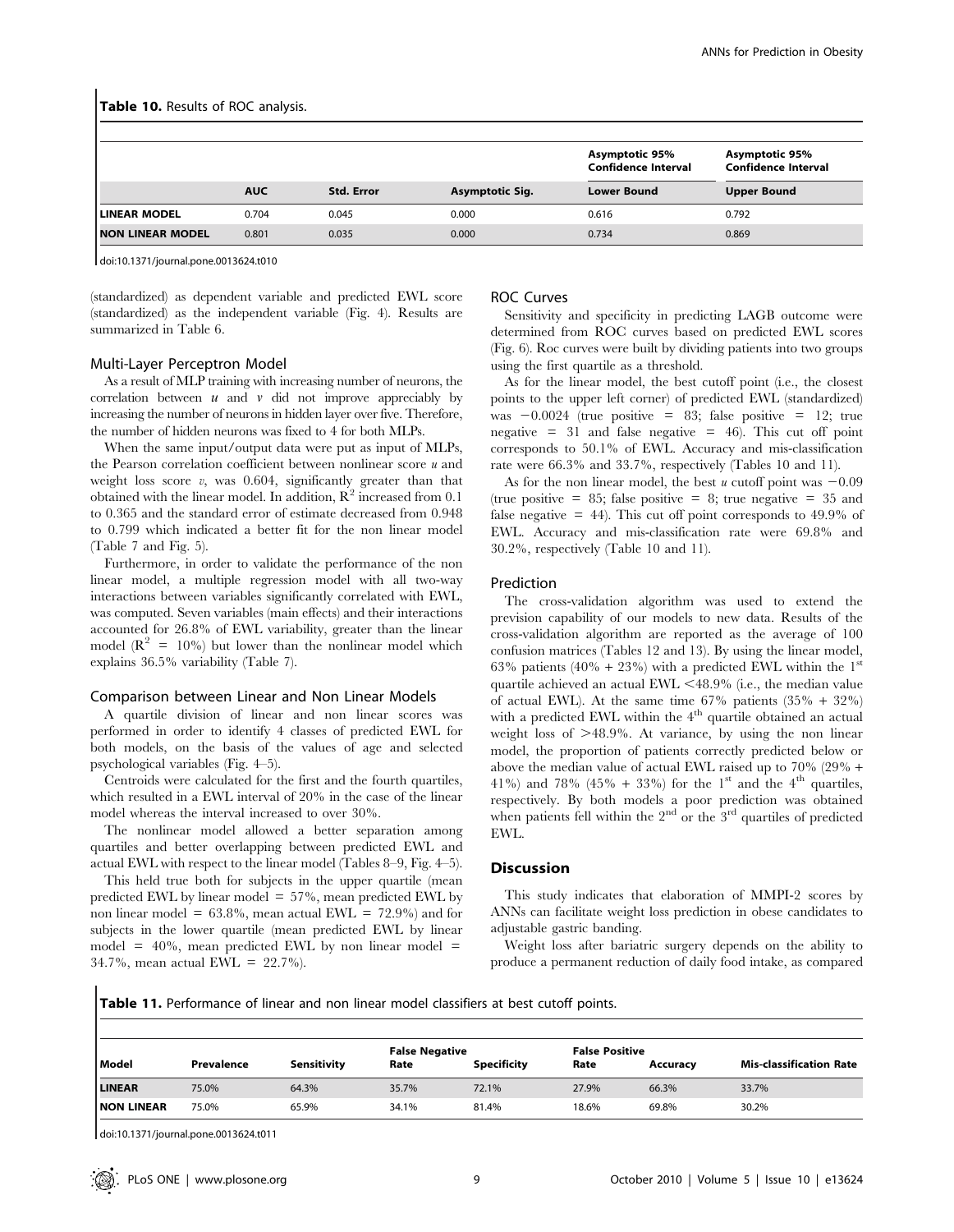| <b>Table 12.</b> Prediction value (mean $\pm$ SENI) of the confusion matrix obtained by the linear model. |                |                |                |                |  |  |  |  |  |
|-----------------------------------------------------------------------------------------------------------|----------------|----------------|----------------|----------------|--|--|--|--|--|
| Actual \ Predicted EWL quartiles 1°                                                                       |                | $2^{\circ}$    | з٠             | $4^\circ$      |  |  |  |  |  |
| °4ا                                                                                                       | $16 \pm 0.5\%$ | $9 \pm 0.5\%$  | $34 \pm 0.7\%$ | $35 \pm 0.4\%$ |  |  |  |  |  |
| lз°                                                                                                       | $21 \pm 0.6\%$ | $23 \pm 0.9\%$ | $28 \pm 0.9\%$ | $32 \pm 0.6\%$ |  |  |  |  |  |
| $ 2^{\circ}$                                                                                              | $23 \pm 0.7\%$ | $33 \pm 0.8\%$ | $26 \pm 0.8\%$ | $23 \pm 0.5\%$ |  |  |  |  |  |
| 10°                                                                                                       | $40 \pm 0.5\%$ | $35 \pm 0.4\%$ | $12 \pm 0.5\%$ | $10 \pm 0.5\%$ |  |  |  |  |  |
| Total                                                                                                     | 100%           | 100%           | 100%           | 100%           |  |  |  |  |  |

pfucion matrix obtained by the linear model

doi:10.1371/journal.pone.0013624.t012

with the amount that caused the development of obesity. However, the expected reduction in caloric intake obtained by restrictive surgery procedures does not invariably lead to predictable long term results. This can be related to adherence to a permanent dietary restriction and lifestyle modification. Predictive factors of adherence are not established in the literature. In this regard MMPI-2 psychological scales represent a potential tool for predicting the success of surgical procedures [38].

To investigate this possibility, in this study the MMPI-2 scores obtained before surgery were correlated to the long term results of weight loss after gastric banding. Patients derived by a preselected sample that, based upon current knowledge, had a high probability of success by this surgical procedure. In particular, patients with high level of psychopathology were preliminarily excluded from LAGB. Indeed, results of MMPI-2 don't show a prevalence of psychopathology in this obese sample, which is in excess of the population norms. Yet, our population reported higher scores in validity scale ''Lie'' that may reflect an unsophisticated defensiveness in which respondents are denying negative characteristics and claiming positive ones because they judge it to be in their best interest [26]. Higher scores in the clinical scale Hypocondriasis are probably related to real physical problems and a psychological component to the illness should be suspected. Similarly, the higher prevalence of high scores in the Psychopathic Deviate clinical scale may indicate the search for immediate gratification of impulses and a limited frustration tolerance. Furthermore, higher frequency of scores than the population expectancy on clinical scale Schizophrenia suggests that patients feel insecure, inferior, incompetent and dissatisfied to their life situation. These results should be interpreted in light of some intrinsic limitations. First, the psychopathologic profile of our sample belongs to individuals seeking bariatric surgery, and cannot be generalized to all obese subjects dealing with a medical condition. Second, as already mentioned, patients were selected to meet criteria that, based on our own experience and on that derived from the literature, are associated with the best probability of long-lasting weight loss after gastric banding. This is why our

data are not aligned with previous studies that concern either the general population of obese subjects or unselected obese candidates for bariatric surgery, which show higher level of psychopathology, in particular on scales regarding anxiousdepressive symptoms [39,40].

On average, weight loss observed in our study group at 2-years follow-up was in line with that reported in the literature, to indicate that our selection criteria complied with the international guidelines for gastric banding. However, as expected, there was a great variability among subjects. The best subset algorithm highlighted the variables "age", "Pa" (Paranoia), "Asp" (Antisocial Practices), ''TpA'' (Type-A Behavior) as significant predictors of EWL. According to Busetto et al. [41] the weight loss achieved by LAGB in older patients is lower (but it is still associated with a significant improvement in comorbidities). Similarly, Singhal et al. [42] reported a higher, though not significant, EWL in patients with age less than 50 years. The clinical scale 6 of MMPI-2 (Paranoia) consists in 40 items. Some of those items deal with frankly psychotic behavior (suspiciousness, ideas of references, delusions of persecution and grandiosity). Others items cover such diverse topics as sensitivity, cynicism, asocial behavior, excessive moral virtue and complaints about other people. It is possible to obtain a T score greater than 65 on this scale without endorsing any of the frankly psychotic items. The content scale ''Antisocial Practices'' (Asp) consists in antisocial attitudes and antisocial behavior. The content scale ''Type-A (TpA) consists in impatience and in competitive drive [26].

In our study, age, paranoia and antisocial practices showed an inverse correlation with EWL while Type-A Behavior had a positive correlation with it. Overall, these four independent variables accounted for 10% of the weight loss variance, which is significant but of very limited value in the clinical practice.

When the MLP model was applied, the weight loss variance predicted by the 4 variables raised up to 36%, with accuracy and mis-classification rates of 70% and 30%, respectively. As patients were selected to exclude those with high levels of psychopathology, the inputs variables generated by MMPI-2 spanned over a

**Table 13.** Prediction value (mean  $\pm$  SEM) of the confusion matrix obtained by the non linear model.

| Actual \ Predicted EWL quartiles 1° |                | $2^{\circ}$    | $3^{\circ}$    | $4^\circ$      |
|-------------------------------------|----------------|----------------|----------------|----------------|
| l 4°                                | $10 \pm 0.3\%$ | $20 \pm 0.5\%$ | $24 \pm 0.6\%$ | $45 \pm 0.3\%$ |
| lз°                                 | $20 \pm 0.5\%$ | $23 \pm 0.5\%$ | $29 \pm 0.6\%$ | $33 \pm 0.5\%$ |
| l 2°                                | $29 \pm 0.4\%$ | $30 \pm 0.6\%$ | $29 \pm 0.7\%$ | $11 \pm 0.4\%$ |
| l 1°                                | $41 \pm 0.4\%$ | $27 \pm 0.5\%$ | $18 \pm 0.5\%$ | $11 \pm 0.4\%$ |
| Total                               | 100%           | 100%           | 100%           | 100%           |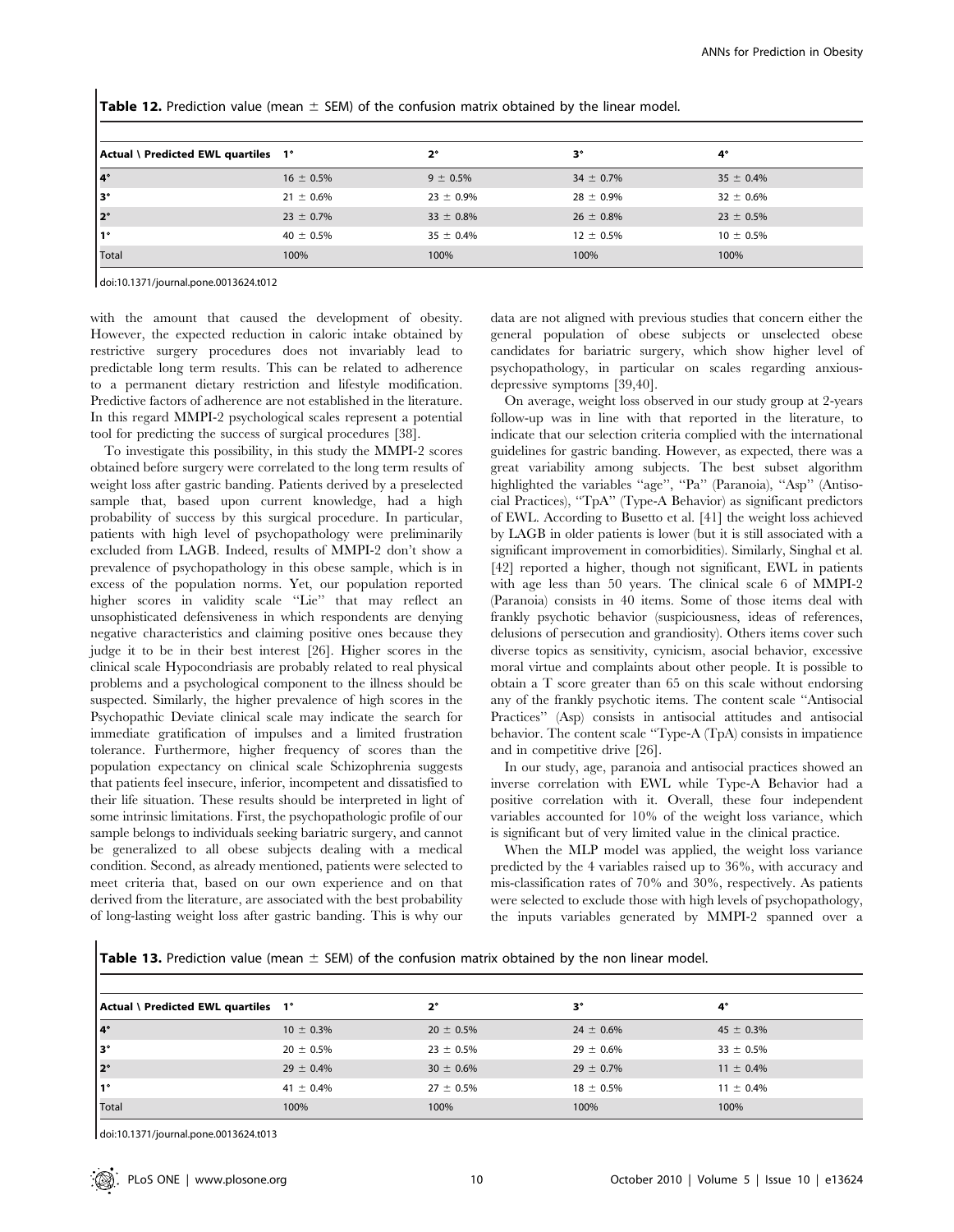relatively limited range of scores. We might speculate that if nonselected patients had to be included in the study, a greater variability of MMPI-2 scores would have been obtained and the prediction value of our model might have been even greater. At present, we believe that this model is the best available tool that objectively exploits psychological scores in the selection of candidates for gastric banding.

Our ANN approach extends the predictive range of the linear regression model, by replacing the identity functions with nonlinear activation functions, and it appears more suitable to describe complicated systems. ANNs may be trained with data gained in various clinical contexts, to take into account local expertise, racial differences as well as other unknown variables that can affect the clinical outcome. The analysis may not be necessarily limited to psychological parameters and other potentially useful variables could be tested to improve the predictive value of the model. Furthermore, our ANN architecture using 2 MLPs is potentially able to include more than one dependent variable (in addition to EWL) and operate a non-linear transformation between them. Future research using biochemical or anthropometric variables may build on these observations.

In conclusion, results of this study, validated in random samples of the same population, demonstrate that it is possible to establish with over 70% of reliability what the final outcome of the intervention will be in those individuals that will either maximally or minimally benefit from LAGB. In practical terms this innovative approach, totally non invasive, may constitute a precious tool to establish which are the best candidates to the

#### References

- 1. Hainer V, Toplak H, Mitrakou A (2008) Treatment modalities of obesity: what fits whom? Diabetes Care 31 Suppl 2: S269–77.
- 2. Bessesen DH (2008) Update on obesity. J Clin Endocrinol Metab 93(6): 2027–2034.
- 3. Tessier DJ, Eagon JC (2008) Surgical management of morbid obesity. Curr Probl Surg 45(2): 68–137.
- 4. Steffen R (2008) The history and role of gastric banding. Surg Obes Relat Dis 4(3 Suppl): S7–13.
- 5. Cunneen SA (2008) Review of meta-analytic comparisons of bariatric surgery with a focus on laparoscopic adjustable gastric banding. Surg Obes Relat Dis 4(3 Suppl): S47–55.
- 6. Busetto L, Segato G, De Marchi F, Foletto M, De Luca M, et al. (2002) Outcome predictors in morbidly obese recipients of an adjustable gastric band. Obes Surg 12(1): 83–92.
- 7. Hudson SM, Dixon JB, O'Brien PE (2002) Sweet eating is not a predictor of outcome after Lap-Band placement. Can we finally bury the myth? Obes Surg 12(6): 789–794.
- 8. Dixon JB, O'Brien PE (2002) Selecting the optimal patient for LAP-BAND placement. Am J Surg 184(6B): 17S–20S.
- 9. Martin LF, Smits GJ, Greenstein RJ (2007) Treating morbid obesity with laparoscopic adjustable gastric banding. Am J Surg 194(3): 333–343; discussion 344–348.
- 10. De Panfilis C, Cero S, Torre M, Salvatore P, Dall'Aglio E, et al. (2006) Utility of the temperament and character inventory (TCI) in outcome prediction of laparoscopic adjustable gastric banding: preliminary report. Obes Surg 16(7): 842–847.
- 11. Kinzl JF, Schrattenecker M, Traweger C, Mattesich M, Fiala M, et al. (2006) Psychosocial predictors of weight loss after bariatric surgery. Obes Surg 16(12): 1609–1614.
- 12. Pontiroli AE, Fossati A, Vedani P, Fiorilli M, Folli F, et al. (2007) Post-surgery adherence to scheduled visits and compliance, more than personality disorders, predict outcome of bariatric restrictive surgery in morbidly obese patients. Obes Surg 17(11): 1492–1497.
- 13. Zijlstra H, Larsen JK, de Ridder DT, van Ramshorst B, Geenen R (2009) Initiation and Maintenance of Weight Loss after Laparoscopic Adjustable Gastric Banding. The role of Outcome Expectation and Satisfaction with the Psychosocial Outcome. Obes Surg 19(6): 725–731.
- 14. Wölnerhanssen BK, Peters T, Kern B, Schötzau A, Ackermann C, et al. (2008) Predictors of outcome in treatment of morbid obesity by laparoscopic adjustable gastric banding: results of a prospective study of 380 patients. Surg Obes Relat Dis 4(4): 500–506.
- 15. Singhal R, Kitchen M, Bridgwater S, Super P (2009) Age  $\ge$  / = 50 Does Not Influence Outcome in Laparoscopic Gastric Banding. Obes Surg 19(4): 418–421.

interventions and reduce costs, sufferance and failure to those that wouldn't comply sufficiently to the therapy.

#### Limitations

One of the main drawbacks of ANN approach is the impossibility to discriminate what is the real contribution of each variable in the final prediction: ANN is a good technique to perform predictions if lot of data are available to train the algorithm but at the cost of loss of power of explanation.

A further limitation of ANNs is that, due to local minima in the cost function, optimizations starting from different initial parameters, often ends up at different minima. Therefore, a number of optimization runs starting from different random initial parameters is needed, and the best run is chosen as the solution even if there is no guarantee that the global minimum of the cost function has been found.

In addition, the number of hidden neurons in the ANNs is determined by a trial-and-error approach. Adopting techniques such as generalized cross validation and information criteria may help in the future to provide more guidance on the choice of the most appropriate ANN architecture.

#### Author Contributions

Conceived and designed the experiments: PP CL MM GBC PV AP AL FS. Performed the experiments: PP CL AL FS. Analyzed the data: PP CL MM AL FS. Contributed reagents/materials/analysis tools: PP CL AL FS. Wrote the paper: PP CL MM AL FS. Contributed to patient selection and recruitment: PF AC. Performed the bariatric surgery: MA.

- 16. Kral JG (2001) Selection of patients for anti-obesity surgery. Int J Obes Relat Metab Disord 25 Suppl 1: S107–112.
- 17. Tsushima WT, Bridenstine MP, Balfour JF (2004) MMPI-2 scores in the outcome prediction of gastric bypass surgery. Obes Surg 14(4): 528–532.
- 18. Van Hout GC, Verschure SK, van Heck GL (2005) Psychosocial predictors of success following bariatric surgery. Obes Surg 15(4): 552–560.
- 19. Bueter M, Thalheimer A, Lager C, Schowalter M, Illert B, et al. (2007) Who benefits from gastric banding? Obes Surg 17(12): 1608–1613.
- 20. Colles SL, Dixon JB, O'Brien PE (2008) Hunger control and regular physical activity facilitate weight loss after laparoscopic adjustable gastric banding. Obes Surg 18(7): 833–840.
- 21. Chevallier JM, Paita M, Rodde-Dunet MH, Marty M, Basdevant A, et al. (2007) Predictive factors of outcome after gastric banding: a nationwide survey on the role of center activity and patients' behavior. Ann Surg 246(6): 1034–1039.
- 22. Bishop CM (1995) Neural Networks for Pattern Recognition Clarendon, Oxford, UK. 482 p.
- 23. Lee YC, Lee WJ, Lee TS, Lin YC, Wang W, et al. (2007) Prediction of successful weight reduction after bariatric surgery by data mining technologies. Obes Surg 17(9): 1235–1241.
- 24. Rosen JC, McReynolds P (1992) Advances in Psychological Assessment: v8 Kluwer Academic Publisher Group, Dordrecht (NL).
- 25. Butcher JN, Graham JR, Ben-Porath YS, Tellegen A, Dalhstrom WG, et al. (2001) MMPI-2 (Minnesota Multiphasic Personality Inventory-2): Manual for administration, scoring, and interpretation, revised edition. Minneapolis: University of Minnesota Press.
- 26. Graham JR (2006) MMPI-2. Assessing Personality and Psychopathology. IV Edition Oxford University Press. 554 p.
- 27. Mardia KV, Kent JT, Bibby JM (1979) Multivariate Analysis Academic, San Diego, Calif. 518 p.
- 28. Neter J, Kutner M, Wasserman W, Nachtsheim C (1985) Applied linear statistical models McGraw Hill, Boston, MA. 1424 p.
- 29. Lorentz FH (1929) Der konstitutionsindex der frau. Klin Wochenshr 16: 734–736.
- 30. Rojas R (1996) Neural Networks A Systematic Introduction Springer-Verlag, New York. 502 p.
- 31. Cherkassky V, Mulier F (1998) Learning From Data John Wiley, Hoboken, NJ. 441 p.
- 32. Haykin S (1999) Neural Networks: A Comprehensive Foundation Prentice-Hall, Old Tappan, N. J. 842 p.
- 33. Rumelhart DE, Hinton GE, Williams RJ (1986) Learning internal representations by error propagation. Parallel Distributed Processing, Cambridge, Mass 1: 318–362.
- 34. Kohavi R, Provost F (1998) Glossary of terms. Machine Learning Journal 30: 271–274.